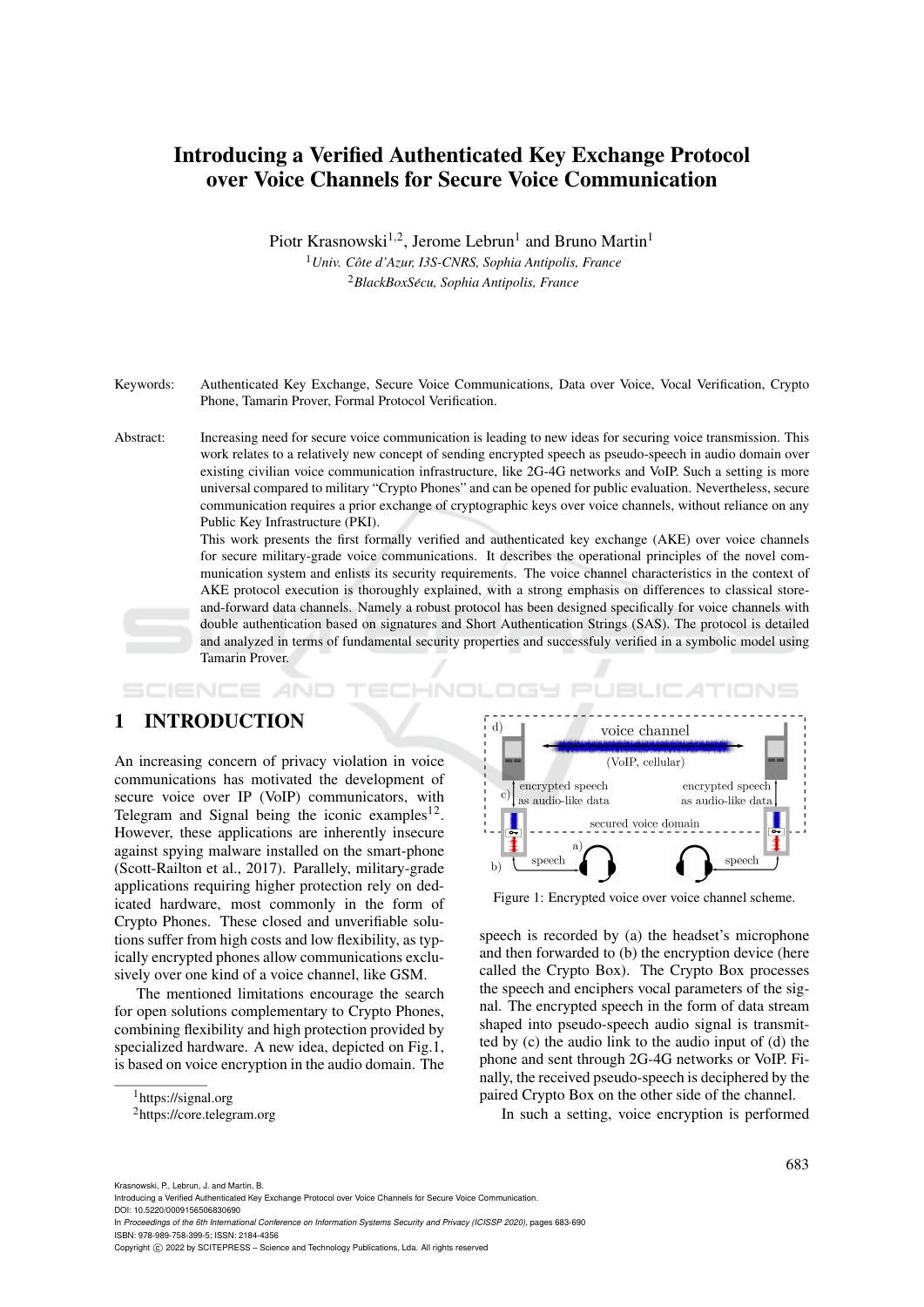outside of the phone, hence protecting against audiorecording malware. To limit the risk of a system corruption, the Crypto Box has only analog input/output interfaces to the headset and to the phone. However, for security reasons, it is necessary that other analog inputs of the phone (particularly the built-in microphone) are blocked by a special case or removed.

From the system perspective, two Crypto Boxes are the end-points of a secured voice domain. Everything in between, including mobile phones itself, are elements of a communication infrastructure that enables voice transmission. The framework adds a new layer of security, protecting against spying malware installed on the phone. Since all communications between encrypting devices is done purely in the analog domain, the selection of the specific voice communication technology is therefore a secondary issue. Compatibility with most of the vocal communication methods, like VoIP applications or 2G-4G networks, significantly widens the range of usability scenarios. The described setting, which is not intended for a daily-usage, is of great interest for business, diplomatic and military services, who require secure communications in an unreliable environment and without the access to a confidential communication infrastructure.

The major motivation in our approach is to secure voice communication even with untrusted phones, as these should not be actively involved in the setup of a secure connection or store sensitive data. Instead, the trust is given to Crypto Box manufacturers, responsible for software implementation or update policy. Though, the open framework enables various hardware solutions, including combining the phone and the Crypto Box into one device.

Producing encrypted speech in real-time appears to be quite technically challenging. Firstly, the recorded speech is encoded into the vocal parameters in a similar manner as during speech compression. Later, the speech parameters are encrypted and mapped onto the audio waveform. This technique, called Data over Voice (DoV), proved its feasibility in practical scenarios (Katugampala et al., 2004; Shahbazi et al., 2009; Dhananjay et al., 2010; Biancucci et al., 2013). However, since voice channels are designed to carry voice signal without much loss of perceptual quality, which is a different goal than the transmission of data, the achievable bitrate for DoV typically is at most 2 kbps. Even in case of modern digital VoIP applications, the received voice is much distorted compared to the input signal, making the transmission resembling a communication over highly distortive analog channel. Sending encrypted voice with such constraints is possible thanks

to strong error correction and voice compression by coders like MELP or Codec2.

Secure speech enciphering requires a prior exchange of session keys between the Crypto Boxes. Due to system requirements, the key exchange can only be made through the same point-to-point voice channel, which gives no practical possibility of adding an online trusted third party (TTP) or a certificate authority (CA). Such a limitation is a big concern for users' authentication.

Research on secure key exchange between two honest parties without any TTP led to the creation of standards suitable for VoIP applications, as an extension of the Real-Time Transport Protocol, called ZRTP (Callas et al., 2011), and Multimedia Internet KEYing (MIKEY) protocol (Arkko et al., 2004). Especially ZRTP is interesting in the context of this work, because it provides authentication mechanism in the absence of any Public Key Infrastructure (PKI) or a pre-shared secret. In these situations, authentication is based on vocally comparing Short Authentication Strings (SAS). Unfortunately, having three modes of operation and extensive negotiation signaling, even ZRTP seems to be overly complex for communication over voice channels. Moreover, none of the protocols put a sufficient emphasis on resistance to strong message distortion or desynchronization in low-bandwidth environment.

To the best of authors' knowledge, this is the first paper focusing on authenticated key exchange (AKE) protocols over voice channels. The work aims at giving the understanding of the very specific channel constraints, leading to a protocol highly adapted to voice channel characteristics and system requirements. The protocol provides double authentication in a single mode of operation, by signatures and vocal comparison of SAS. In addition, it is flexible enough to support authentication of user who did not yet share the signing public keys between each other, with SAS-only authentication or unilateral signature authentication. Finally, the same protocol can be used to authenticate the exchange of signing public keys.

### 2 SYSTEM REQUIREMENTS

The need for hardware-based voice encryption is a response to an increased risk of being intercepted. Thus, a cryptographic scheme should reflect higher requirements for secrecy and authentication. The first concern is recording and analyzing the network traffic by omnipresent passive eavesdroppers. Active adversaries controlling the network are more likely to block or distort communication, which is technically very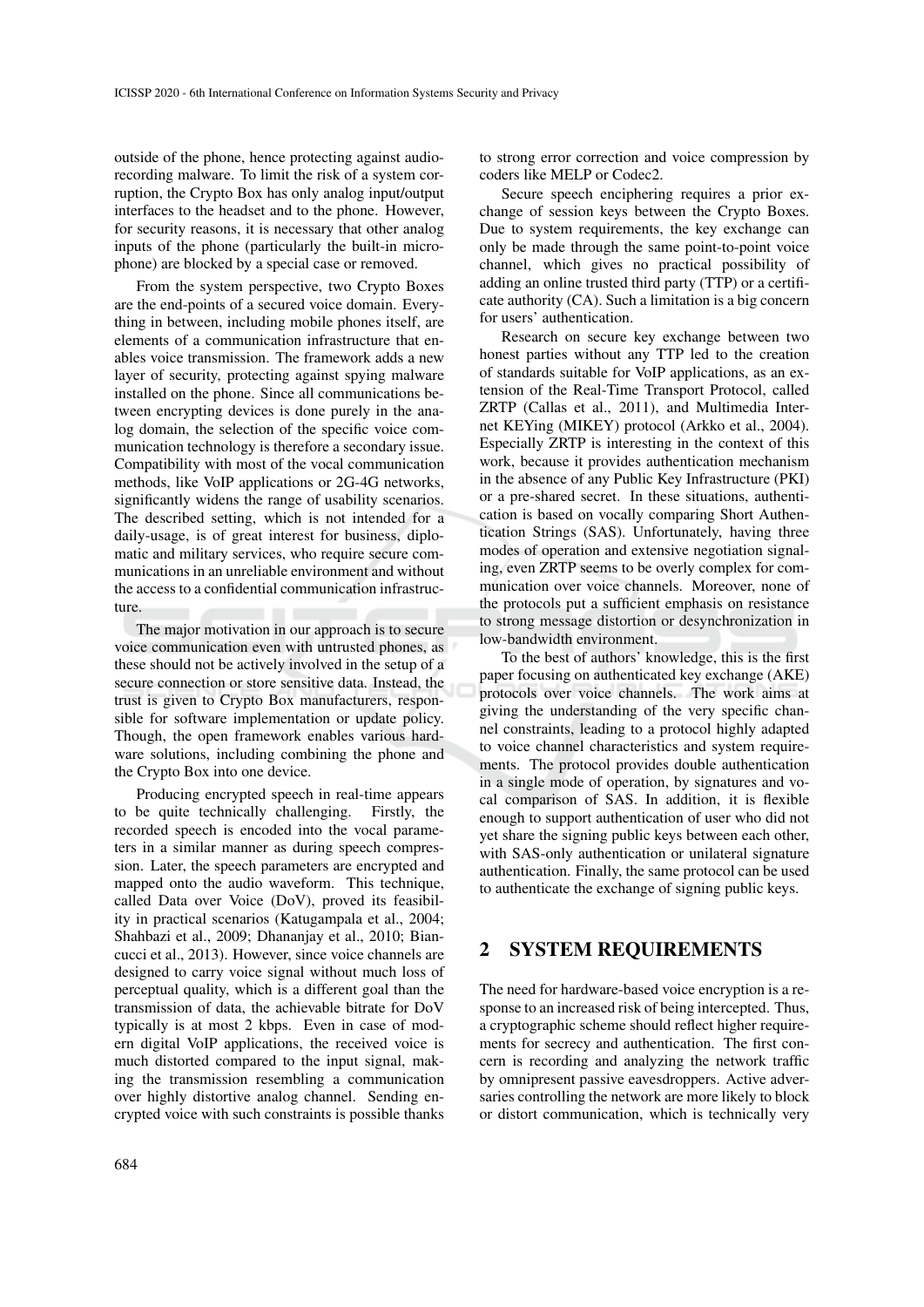simple. However, a powerful and knowledgeable adversary who is able to analyze and synthesize a compatible pseudo-speech may try to modify a message or insert his own. Finally, in critical situations, the encrypting device could be hijacked in order to extract long-term keys. On the other hand, in our work we assume that the encryption device does not allow any intrusion into its internal memory during the operation, so all ephemeral data stored on the device (and deleted after each protocol run) is considered secure.

A design process of the protocol is motivated by an anticipated user experience. However, due to severe constraints of the voice channel characteristics, the biggest challenges are related to protocol complexity, synchronization and robustness. A major bottleneck is a large message round-trip time, around 2 seconds long, which causes the whole protocol runtime prohibitively long even in case of simple protocols. Another limitation is a very small bandwidth implying a reduction of the message size. Moreover, the protocol has to be robust against fading and signal distortion, requiring a significant simplification of signalization and strong error correction mechanisms. Finally, in order to decrease battery power consumption, cryptographic operations should be rather lightweight and optimized. When implementing, relying on popular and verified network security libraries, like OpenSSL or NaCL, could be a strong practical advantage.

Adaptation to hardware and channel constraints should not lead to significant relaxation of the security level. It will be detailed that the key exchange protocol provides strong mutual agreement on the parameters used for the derivation of the session key, putting a special emphasis on preventing Man-In-The-Middle (MITM) attacks and achieving Perfect Forward Secrecy (PFS). The crucial property of the protocol is to enable the authentication of peers, no matter if they share a common secret or not.

A successful and fast key exchange is an indicator of sufficiently good channel conditions, that provide a comfortable communication. Each received message can be used to effectively estimate channel characteristics and to improve decoding capabilities.

## 3 PROTOCOL DESCRIPTION

This section presents the symbolic model of the authenticated key exchange protocol over voice channels and provides a brief explanation.

#### 3.1 Preliminaries

Let us describe the key exchange between honest users Alice and Bob who know each other, without any legitimate trusted third party participating. The operational framework requires that Alice and Bob first need to establish a non-encrypted voice connection with a preferred voice application. Then, they can initiate a secure communication. The system model assumes that identity information used to make a call (phone number, user account, credentials etc.) is independent from the authentic user identity and from the identification number of the voice encryption hardware. Only one running session at a time is possible since each device cannot process more than one message simultaneously. Therefore, several kinds of Denial-of-Service (DoS) attacks, when the adversary tries to send multiple messages to a recipient, are not effectively different than distorting or blocking the channel.

In highly unreliable channels like voice channels, Alice and Bob are never sure of message delivery. Thus, several synchronization techniques are needed, i.e. repeat requests, retransmissions and time-outs. For simplicity and space limitations, most details on synchronization will be omitted here. Additionally, thanks to strong error-detection coding, users are able to detect random channel errors and differentiate them from intentional malicious manipulations.

#### 3.2 Symbolic Model of the Protocol

The proposed protocol, that is presented on Figure 2 next page, relies on Ephemeral (Elliptic-Curve) Diffie-Hellman (EC)DHE exchange (Hankerson et al., 2005), authenticated by signatures (existentially unforgeable and deterministic) or Short Authentication Strings. Before the protocol starts, Alice and Bob agree on the elliptic curve and the lengths of keys and nonces. Public verification keys should be provided to the recipients in an authenticated way before the communication starts and are stored in the Crypto Box address book. However, in many real scenarios it is not possible to properly provide such a verification key. If the signature cannot be verified by the recipient, the protocol offers vocal verification as an alternative, which authenticates the speakers and the parameters used to derive the current session key.

The protocol interaction consists of several steps: the setup, the key exchange and authentication, the protocol acknowledgement and the optional vocal verification. Table 1 contains the glossary of terms used in the protocol specification, along with their bitlengths.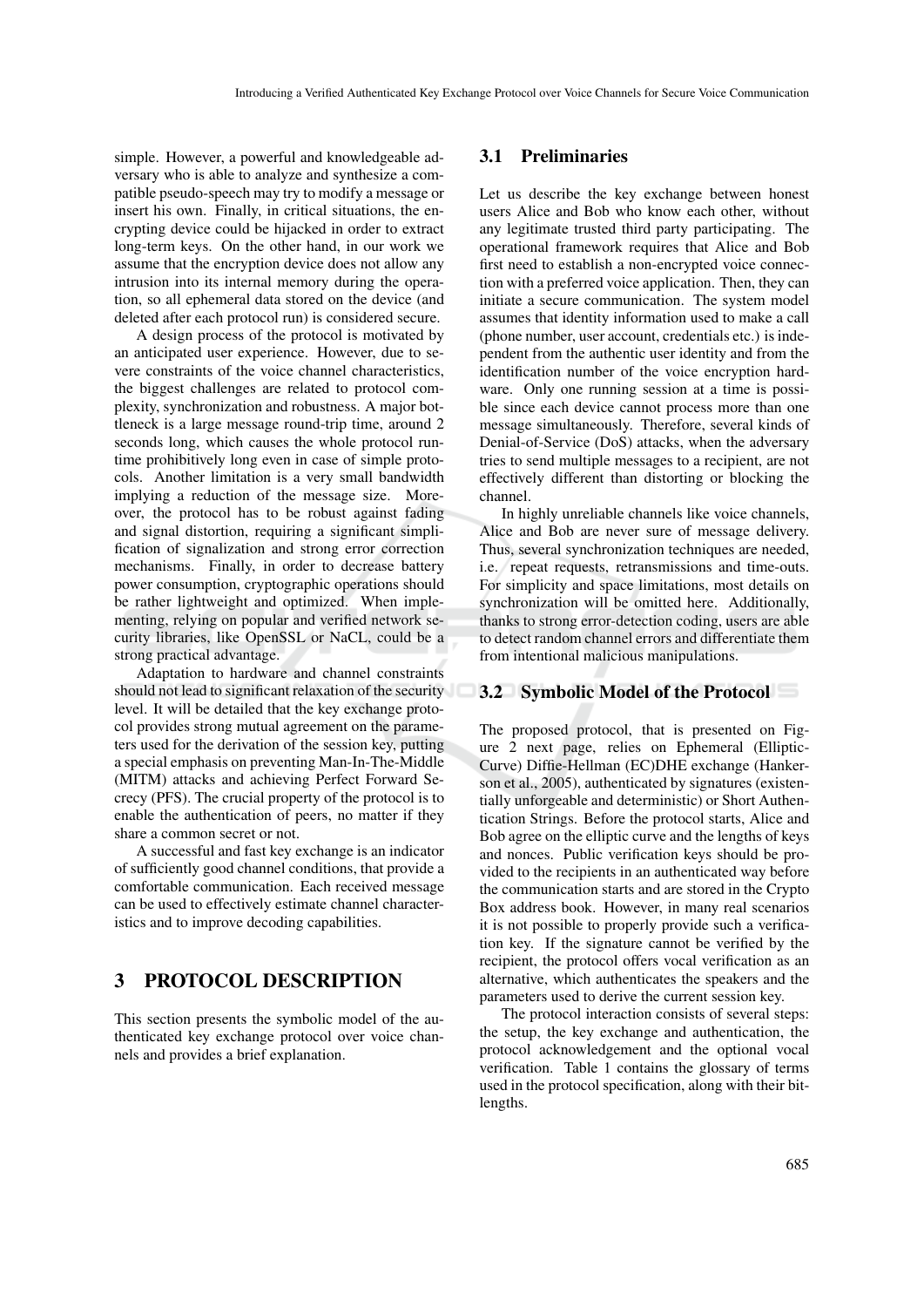| Acronyms               | Definitions                                 | <b>Bits</b> |
|------------------------|---------------------------------------------|-------------|
| $ID_U$                 | fixed user identifier                       | 32          |
| $N_U$                  | random and unique<br>nonce                  | 32          |
| $K_{S}$                | Session Key                                 | 256         |
| <b>SAS</b>             | <b>Short Authentication</b><br>String       | 32          |
| $(R_A, R_B)$           | <b>Short Authentication</b><br>String seeds | (128, 32)   |
| $(d_U, Q_U)$           | secret/public ECDHE<br>key pair             | (256, 256)  |
| $(S_U, V_U)$           | signing/verification<br>key pair            | (256, 256)  |
| $Sign_{S_{II}}(\cdot)$ | signature (signed<br>with $S_{U}$ )         | 256         |
| $h_X(\cdot)$           | hash function                               | X           |

Table 1: Glossary.

Setup: The negotiation stage has been considerably simplified. Participants have to mutually agree on starting the key exchange procedure, therefore the actual key exchange protocol is preceded only by fast and automatic role negotiation in order to prevent mutual interference or logjams. Then, both Alice and Bob choose a random private integer *d*, a random and unique nonce *N*, a random value *R* and compute a public key *Q*. Unique nonce guarantees the uniqueness of the triple (*ID*,*Q*,*N*).

Key Exchange and Authentication: In this stage Alice and Bob exchange values that are used to derive the Session Key (*KS*) and the *SAS*. Alice sends her public *ID*, the nonce, the ephemeral public key and the hash, with  $R_A$  included. Bob responds with his values, appends  $R_B$ , and additionally sends his signature over all sent parameters required for  $K_S$ calculation. Alice answers with her signature over the same data and finally reveals  $R_A$ . It is worth noting that the protocol permits a situation when the signature cannot be verified. If any of the recipients did not obtain a verification key corresponding to the sender's ID, the signature is checked against channel errors but not processed further.

Protocol Acknowledgment: When all cryptographic parameters are exchanged, voice encryption can be started. Encryption is initiated after a reception of Bob's acknowledgment by Alice. The acknowledgment is a confirmation of error-less message reception, so can be non-encrypted.

Short Authentication String Comparison: Each participant can request for vocally challenging *SAS* equality with the peer. *SAS* comparison is obligatory



Figure 2: Key exchange protocol over voice channels.

if any of the users was not able to verify the signature. It is assumed that the comparison process is authenticated - users are able to recognize voice characteristics of the peer (timbre, tempo, etc.). The *SAS* is displayed on the Crypto Box as a short string of digits or words to be vocally uttered by the users.

### 4 FORMAL VERIFICATION

Verification of the protocol is performed in a symbolic model, where all cryptographic primitives are assumed perfect and give the adversary no advantage (Dolev and Yao, 1983). In the analyzed scenario, it means that all parties generate truly random numbers, signatures are unforgeable and ECDH parameters do not reveal any secret information. Formal symbolic verification can be considered as a first step of a protocol analysis, paving the way to computational model verification (Goldwasser and Micali, 1984; Blanchet,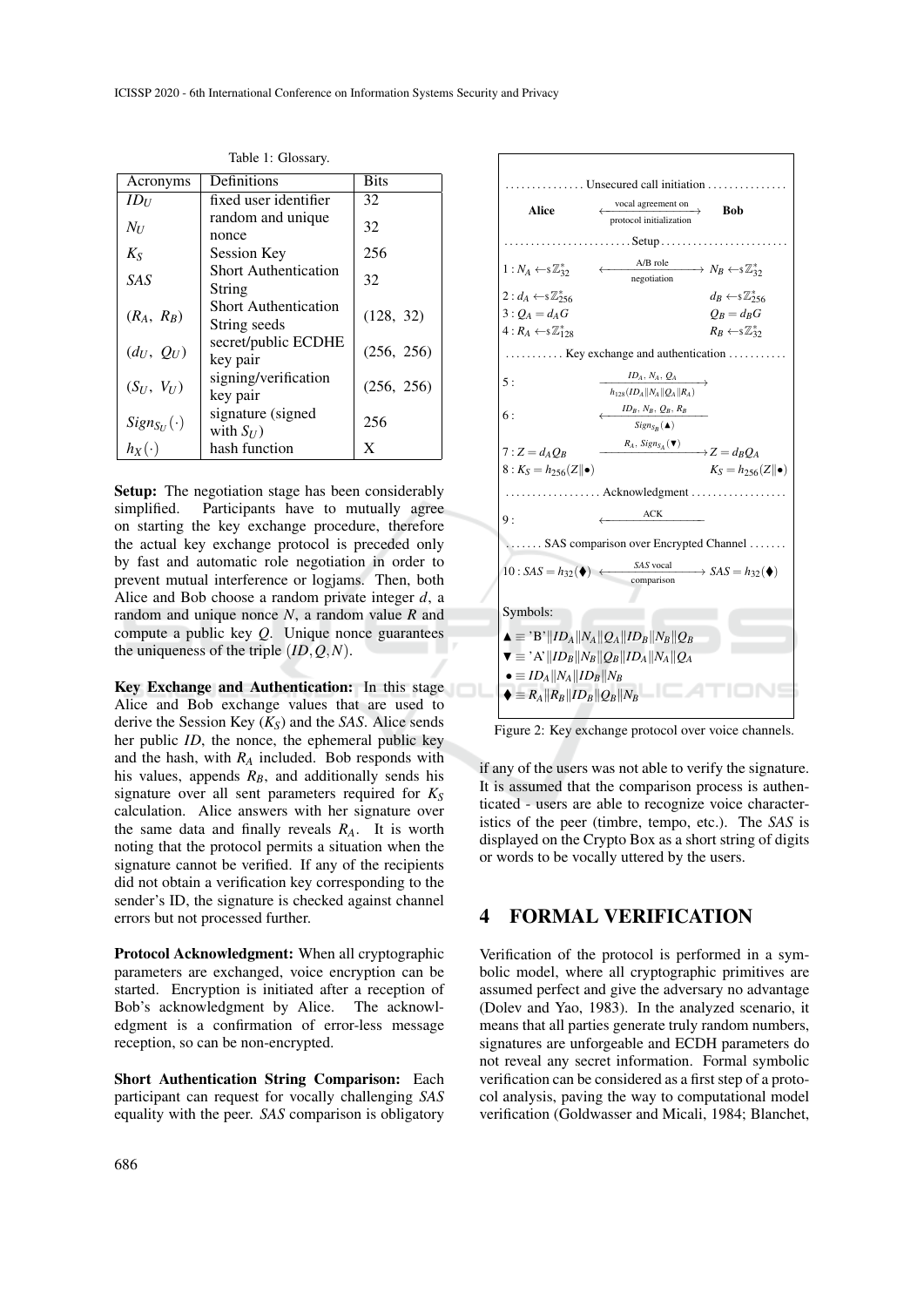2012), in which the adversary gets the power to attack cryptographic algorithms.

A formal analysis in a symbolic model of the proposed protocol was done with Tamarin Prover (Schmidt, 2012; Meier, 2013; Meier et al., 2013), a powerful and increasingly popular automatic verification tool designed at ETH Zürich. Tamarin is based on multiset rewriting (MSR) language and supports generic Diffie-Hellman group operations. In addition, Tamarin can model many cryptographic primitives like signatures or hashes and offers an impressive database of examples, that makes the tool suitable for the protocol evaluation.

#### 4.1 Protocol Modeling

Verification by Tamarin implies providing an abstract protocol model, which tries to faithfully express relevant information from the security perspective, but still being within the scope of feasibility of the analysis. The protocol model code can be found in (Krasnowski, 2019). Several protocol restrictions were relaxed, allowing users to run multiple protocol instantiations at the same time and to "forget" the verification key of the peer. *SAS* verification is performed by a separate protocol rule which is not obligatory, simulating a realistic case when users simply ignore it. Vocal challenging is modeled as communicating over an authenticated (not secret) channel, that is a channel which the adversary can intercept but not modify. Last ACK message is skipped.

#### 4.2 Security Properties and Verification **Results**

The protocol model was checked against the Dolev-Yao adversary (Dolev and Yao, 1983), having a full control over the network and with the power to reveal the long-term secret key of any user (ephemeral data is considered secure). Evaluation was done in four authentication configurations: mutual signature authentication between two honest users, unilateral signature authentication (when only one user can verify the signature of the peer), vocal verification or no authentication.

Verification focused on most critical security properties: (perfect forward) secrecy and a mutual injective agreement (Lowe, 1997) on the Session Key. The protocol was also verified for resilience to reflection attacks (a user cannot accept her own identity as a peer) and for signing key compromise impersonation (adversary can impersonate only corrupted users).

Results of protocol verification can be found in Table 2. Protocol configurations involving signature

Table 2: Security properties verified by Tamarin in four authentication scenarios: (a) mutual signature authentication, (b) unilateral signature authentication, (c) SAS vocal verification and (d) no authentication.

| Authentication<br>scenario: | (a) | (b) | (c) | (d) |
|-----------------------------|-----|-----|-----|-----|
| Session Key secrecy         |     |     |     |     |
| forward secrecy             |     |     |     |     |
| injective agreement         |     |     |     |     |
| reflection attack           |     |     |     |     |
| key compromise              |     |     |     |     |
| impersonation               |     |     |     |     |

authentication or authenticated *SAS* comparison are proven to provide perfect forward secrecy and injective agreement. Unilateral signature authentication between two honest users who know each other guarantees the same level of security as mutual signature authentication. Surprisingly, vocal verification does not protect against reflection attack, because the user can trivially compare *SAS* with herself. Table results indicate the importance of authentication - none of the properties were verified if no authentication was performed.

## 5 SECURITY CONSIDERATIONS

The following sections explain in more detail the protocol characteristics, providing several justifications and practical recommendations. It starts from the overview of fundamental protocol elements: the choice of public-based cryptography, the role of signatures and of Short Authentication Strings. Next section enlists potential protocol weaknesses and possible fixes.

#### 5.1 Discussion

Public Key Agreement versus Symmetric Cryptography: In exceptionally constrained resource devices, such as IoT sensors or RFID cards, a pursue for ultra-lightweight key exchange protocols led to the shift from the public key encryption towards symmetric encryption techniques (Echevarria et al., 2016; Lee et al., 2014; Baashirah and Abuzneid, 2018). Even the ZRTP protocol offers a possibility of a key exchange in a lightweight preshared mode. In this configuration, two entities share a secret which is used to encrypt or refresh the keying material for the new session. In order to achieve Perfect Forward Secrecy, the long-term secret should be regularly updated, desirably after each successful key exchange run. The update decision has to be mutual, otherwise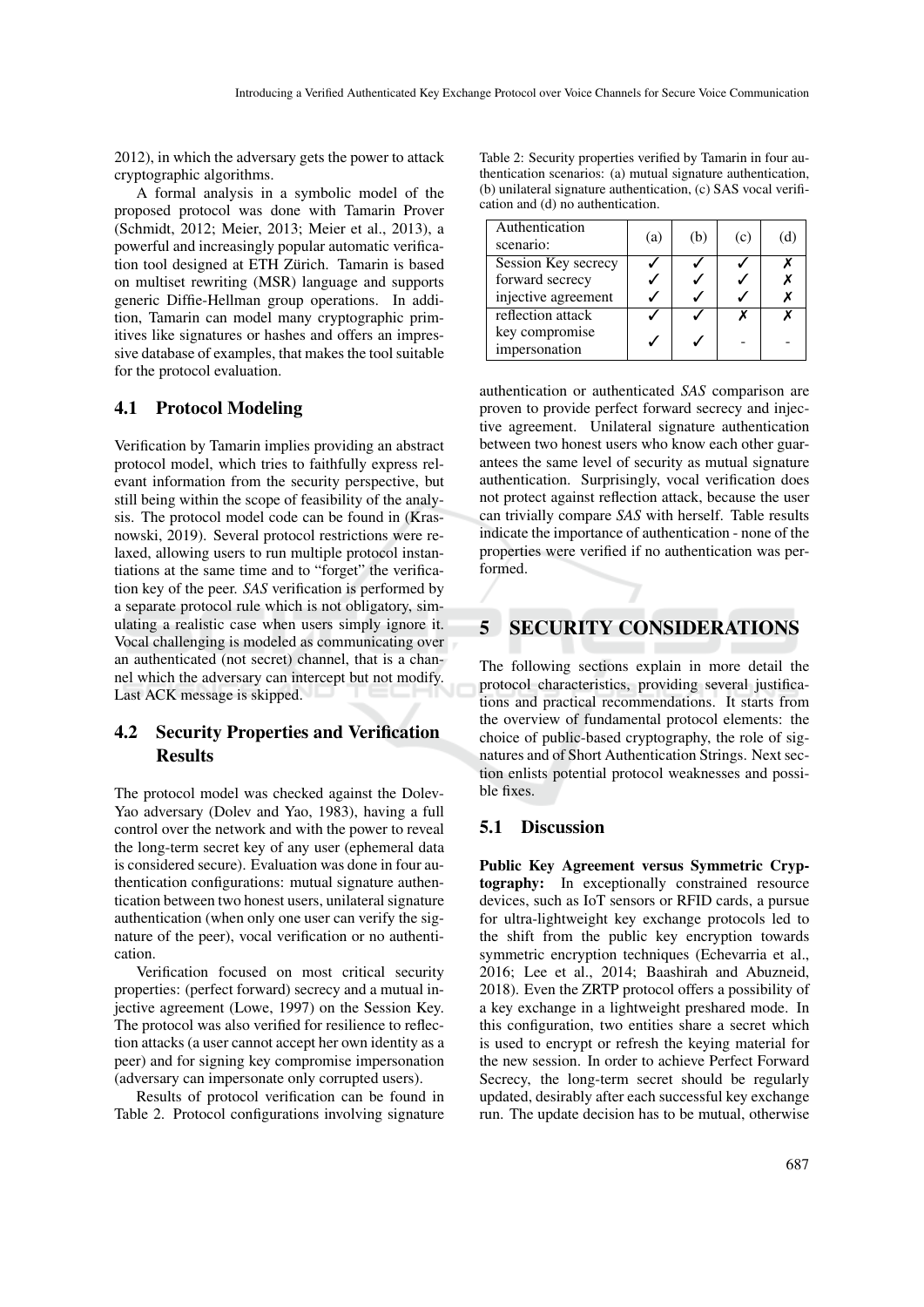risking one-side update and user desynchronization. Unfortunately, in voice channels such a risk cannot be eliminated, because the last update confirmation message may not be delivered. Decreasing the chance of desynchronization by sending more confirmation messages would negatively affect the protocol run-time. Another solution, based on on-the-fly resynchronization mechanisms requires an online server keeping the track of all key updates or a costly and potentially unsecure "guessing" the long-term parameters until decryption is successful (Baashirah and Abuzneid, 2018). Finally, as was emphasized before, in some scenarios the exchange of long-term secret is not possible, limiting the usability of symmetric cryptography. In the light of above-mentioned reasons and relatively smaller hardware restrictions compared to IoT sensors, public-based key exchange scheme seems more adequate.

Role of Short Authentication Strings: If the key exchange is not interfered by a third party, both participants obtain the same Short Authentication String. Challenging *SAS* vocally between honest users has a twofold role. Firstly, it enables authentication of users based on voice identification. Secondly, the inequality of codes may indicate the presence of an active MITM adversary. However, MITM manipulations would be undetected if the adversary is somehow able to influence or precompute the *SAS* value before the users.

Computation of the code depends on seed values *R<sup>A</sup>* and *R<sup>B</sup>* chosen randomly by honest users. Importantly, Alice and Bob are forced to select seeds before knowing the value of the peer - Alice by sending the hash of *R<sup>A</sup>* in the first message and Bob by revealing *R<sup>B</sup>* before *RA*. Such construction, inspired by (Pasini and Vaudenay, 2006), prevents adaptive selection of seeds by each party. The same rule applies to the adversary, who cannot predict the *SAS* value until it is too late. The only hope for him is a random guess with a low probability of a success, or an extraction of *R<sup>A</sup>* from the hash sent in the first message by brute force search. For this last reason, the length of *R<sup>A</sup>* should be considerably larger than *RB*. On the other hand, the difference of lengths is partially compensated by taking  $Q_B||N_B$  as an additional input of the hash function. It is worth noting, that *SAS* value does not have to be confidential, since it plays only the authentication role and cannot be modified without detection.

In practice, the security of vocal verification depends also on how users abide to it. The *SAS* could be represented by a smaller number of simple pictographs or easily pronounceable words, the same way as in the ZRTP which has the PGP Word List incorporated into its framework (Callas et al., 2011; Zimmermann, 1996). The device should encourage the mutual *SAS* comparison by indicating a part of the *SAS* to pronounce and a part to hear from the peer.

Signature-based Authentication: Signatures provide device authentication and message integrity, similarly to message authentication codes (MAC), which are simpler and easier to compute. Indeed, in some scenarios choosing hash-based MAC instead of signatures would be sufficient. However, signatures give wider flexibility, justifying higher computational cost. A natural advantage of signatures is that they do not require mutual agreement and secure exchange of a long-term secret between two parties. Moreover, each user keeps in memory only one private signing key, used regardless of the receiver's identity. In consequence, if the user is corrupted, the adversary should be able to impersonate only that person.

When one user cannot obtain a verification key due to insecure environment, it is still possible to achieve unilateral authentication (Boyd and Mathuria, 2003; Maurer et al., 2013; Dodis and Fiore, 2017). One-side authentication prevents MITM attacks, leaving only two possibilities: both honest users securely exchange a secret or the adversary is an authenticator (Maurer et al., 2013). It naturally implies that if the users want to communicate and they know they can perform unilateral authentication, the adversary cannot interfere undetected in another way than preventing the successful exchange. However, the user who failed to authenticate the peer is still complied to challenge the *SAS*, because from her perspective it is the only formal way to verify the absence of the MITM manipulations.

A signature key management policy, due to a lack of any PKI infrastructure, has a crucial impact on the system security and usability. This work points out two possible schemes, decentralized and fully centralized, which can be chosen depending on the needs. In a centralized system, keys are managed by an offline central authority, keeping the track of all records and being responsible for key distribution and update. In a decentralized case, each user is entitled to generate her own key pair and distribute public keys to specific users in authenticated way. Following the PGP model, sharing the key can be performed remotely based on speaker identification and vocal authentication of the channel. Thus, the proposed protocol with SAS comparison gives the possibility to authenticate the exchange of signature verification keys.

Identity Protection: In many situations protecting the identity of the user is as important as securing the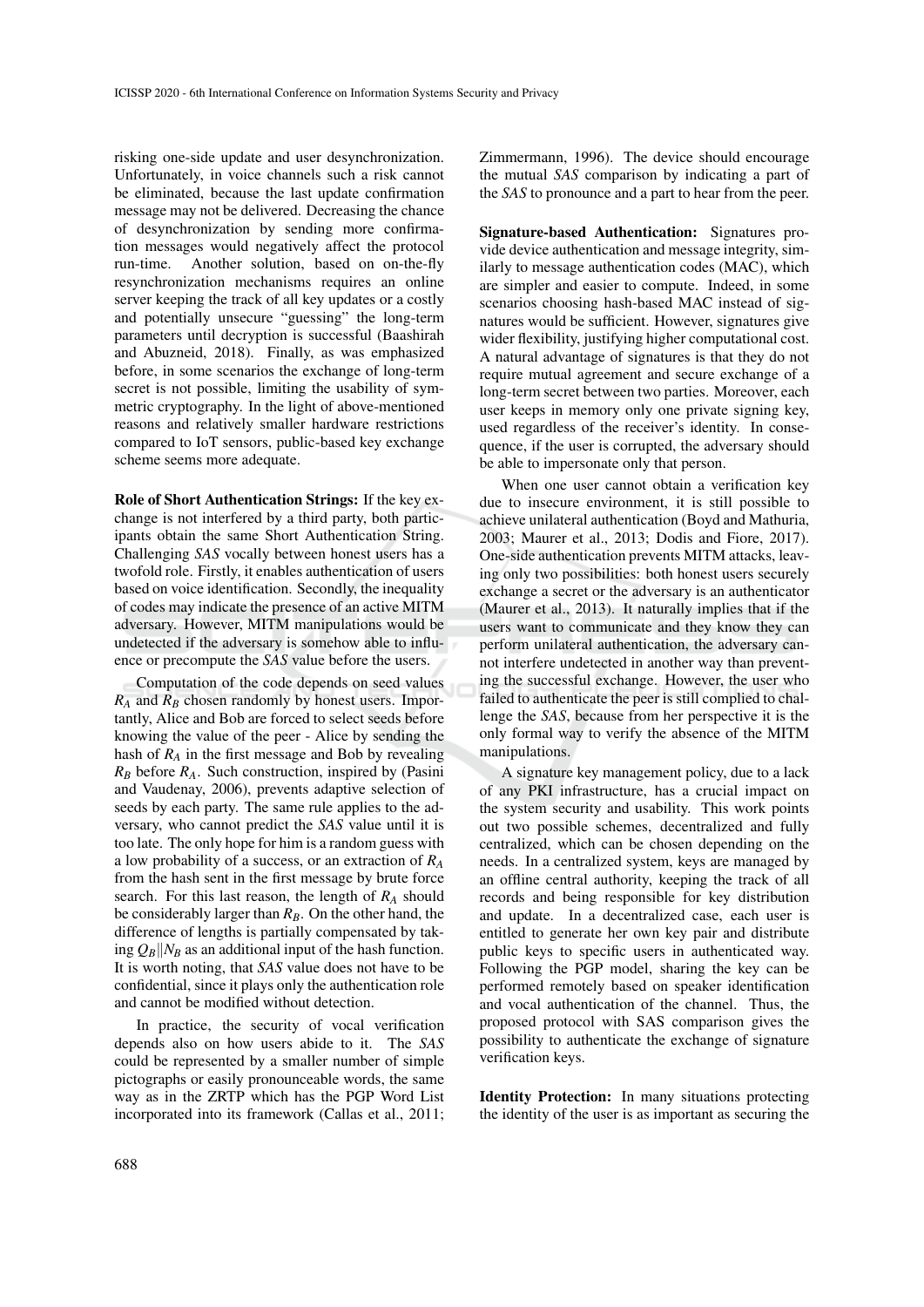content of the speech. However, calling anybody with a civilian communication networks is always associated with revealing user metadata (i.e. phone number, user credentials, location). Even if the metadata is publicly known, it may be advantageous to at least hide the identity of the encrypting device from passive eavesdroppers.

It is possible to redesign the proposed protocol to attain identity anonymity without the change of any other substantial protocol property. The *ID* and the signatures of Alice and Bob can be sent encrypted with the key derived from DH secret exchanged during first message round-trip, in a similar manner as in the Initial Exchange of IKEv2 standard (Kaufman et al., 2010). The complexity of a protocol providing anonymity would increase, since it will require additional data encryption. It is also important to carefully evaluate the way the encryption key is derived and how it is related to the the session key, in order to give no foothold for cryptanalysis.

#### 5.2 Possible Attacks and Threats

Many protocol vulnerabilities are focusing on the selection of specific cryptographic algorithms, its implementation and finally on compliance to protocol rules. The biggest threat is posed by not respecting the obligation of *SAS* comparison by real users, opening a space for MITM attacks.

The capabilities of modern speech synthesizers which exploit AI techniques to impersonate speaker's voice (Gao et al., 2018) question the level of authentication provided by voice recognition. Instead of breaking the *SAS* security, the adversary may simply simulate or replay the speaker pronouncing the code (Shirvanian et al., 2018). The risk is amplified by the fact that the voice sent is highly compressed and thus significantly differs from its real characteristics. For this reason, it is recommended to extend sequence comparison by contextual questions, like describing the last watched movie, or to share personal information known only by the peer but not by the adversary.

If honest users are capable to verify signatures of each other and of achieving strong authentication, the adversary may try a downgrade-attack. It can be done simply by modifying users' *ID* and imposing vocal verification. The problem may be partially solved by displaying the *ID*s along the *SAS*. However, the real solution would be to force signature verification during each protocol by default.

Finally, the proposed protocol cannot protect against the consequences of a device being stolen or misused, giving the responsibility to the manufacturer to provide strong enough password or biometric protection. To minimize the negative consequences of a theft, the device should be protected against physical tampering, making reverse engineering very difficult.

## 6 CONCLUSIONS

Our work is the first attempt to resolve the problem of cryptographic key exchange over voice channels for military-grade secure voice communications. It also introduces challenges related to secure communications over voice channels like extremely small bandwidth, no guarantee of message delivery and the issue of battery consumption. The paper lists the security requirements posed to the system, like protecting against interception and MITM attacks, emphasizing the importance of user authentication in absence of a trusted server. All these concerns and limitations justify the need of a dedicated protocol instead of relying fully on standardized solutions.

We proposed a simplified key exchange protocol between two honest parties which is based on the ephemeral elliptic curve Diffie-Hellman (ECDHE) protocol. The protocol offers two ways of authentication - by signatures and by vocally challenging the equality of the Short Authentication Strings. A symbolic model of the protocol was analyzed using Tamarin Prover in order to verify the crucial security properties as Perfect Forward Secrecy and mutual agreement on the Session Key. The process of the verification was explained, pointing out the limitations of a symbolic analysis, particularly model simplifications and perfect cryptography assumption.

Formal verification was followed by the discussion of the protocol properties, like unilateral authentication provided by one-side signature verification or the role of vocal comparison in preventing MITM attacks. The analysis led to the observation that all analyzed techniques in themselves do not provide perfect authentication, thus informal identity authentication methods has to be introduced.

Potential vulnerabilities and attacks on the system were also covered in this work. Several propositions and practical solutions regarding key management, proper SAS comparison or identity protection can serve as a guide for engineers working on the implementations of exchange protocols over voice channels or in similar scenarios.

### ACKNOWLEDGEMENTS

This work is supported by grant DGA Cifre-Defense program No 01D17022178 DGA/DS/MRIS.